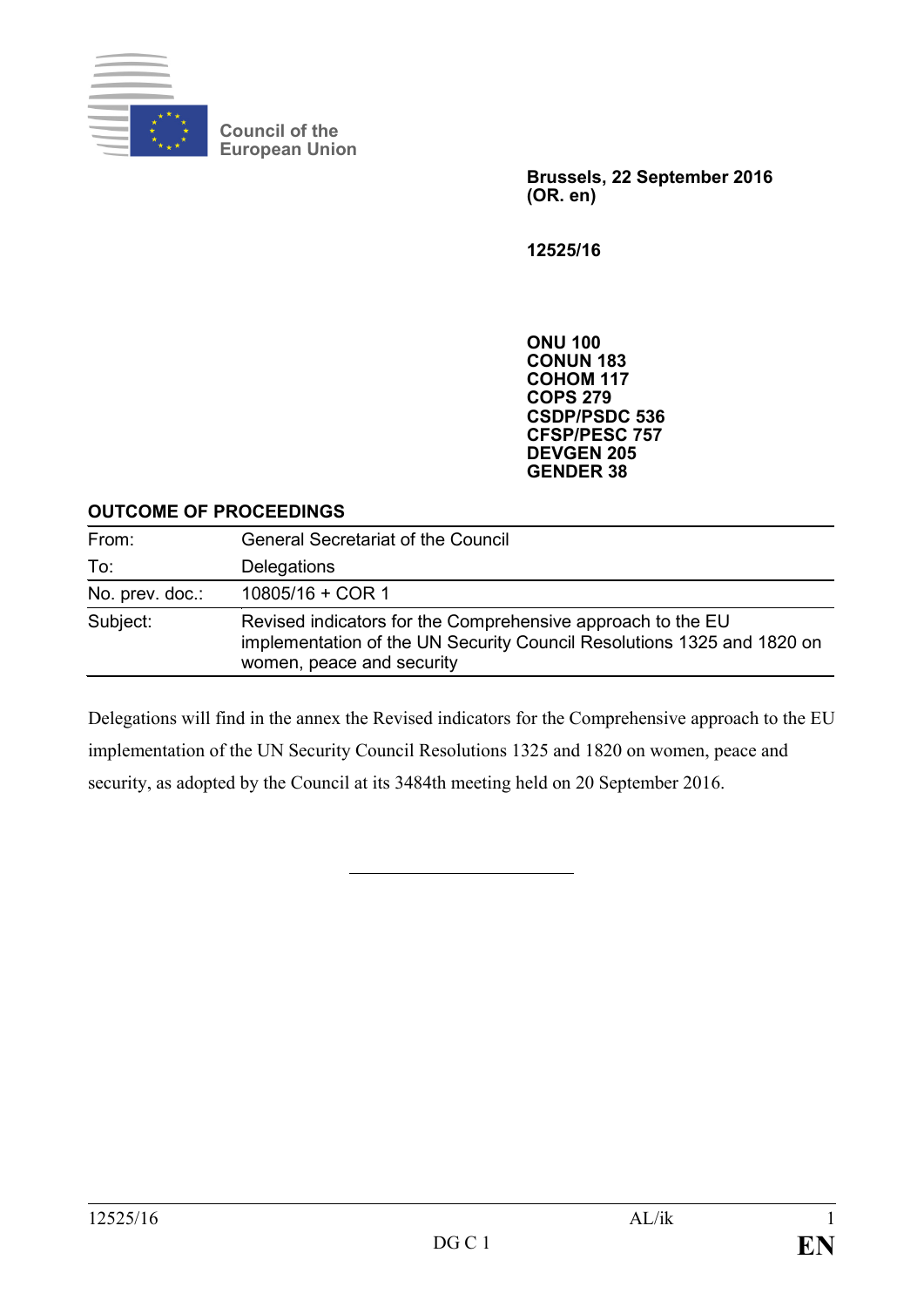## **ANNEX**

# **Revised indicators for the Comprehensive approach to the EU implementation of the UN Security Council Resolutions 1325 and 1820 on women, peace and security**

The Comprehensive Approach to the EU implementation of the UNSCRs 1325 and 1820 on women, peace and security (15671/1/08 REV 1) includes a commitment to develop "indicators for progress regarding the protection and empowerment of women in conflict settings and in postconflict situations". On 26 July 2010 the Council adopted a set of 17 indicators (11948/10), aimed at strengthening the EU accountability of implementing its commitments on Women, Peace and Security; detecting progress and achievements in the implementation of EU Women, Peace and Security commitments; detecting gaps and weaknesses in the implementation of this policy; facilitating subsequent policy making and prioritisation of actions, as well as possible benchmarking; motivating personnel; facilitating clear communication about the implementation of the relevant EU policy; and improving EU visibility. The Council document specified that the indicators should be revised if deemed necessary and to reflect future developments in the area. The EU Second Implementation Report on UNSCR 1325 of February 2014 (6219/14) encouraged the analysis and revision of the 17 Indicators in the light of lessons learnt during the preparation of the first two Reports, to ensure that the EU's and its Member States' work on UNSCR 1325 can be effectively measured.

In response to this guidance, a set of revised indicators for the Comprehensive Approach to the EU implementation of the UNSCRs 1325 and 1820 on women, peace and security is presented below.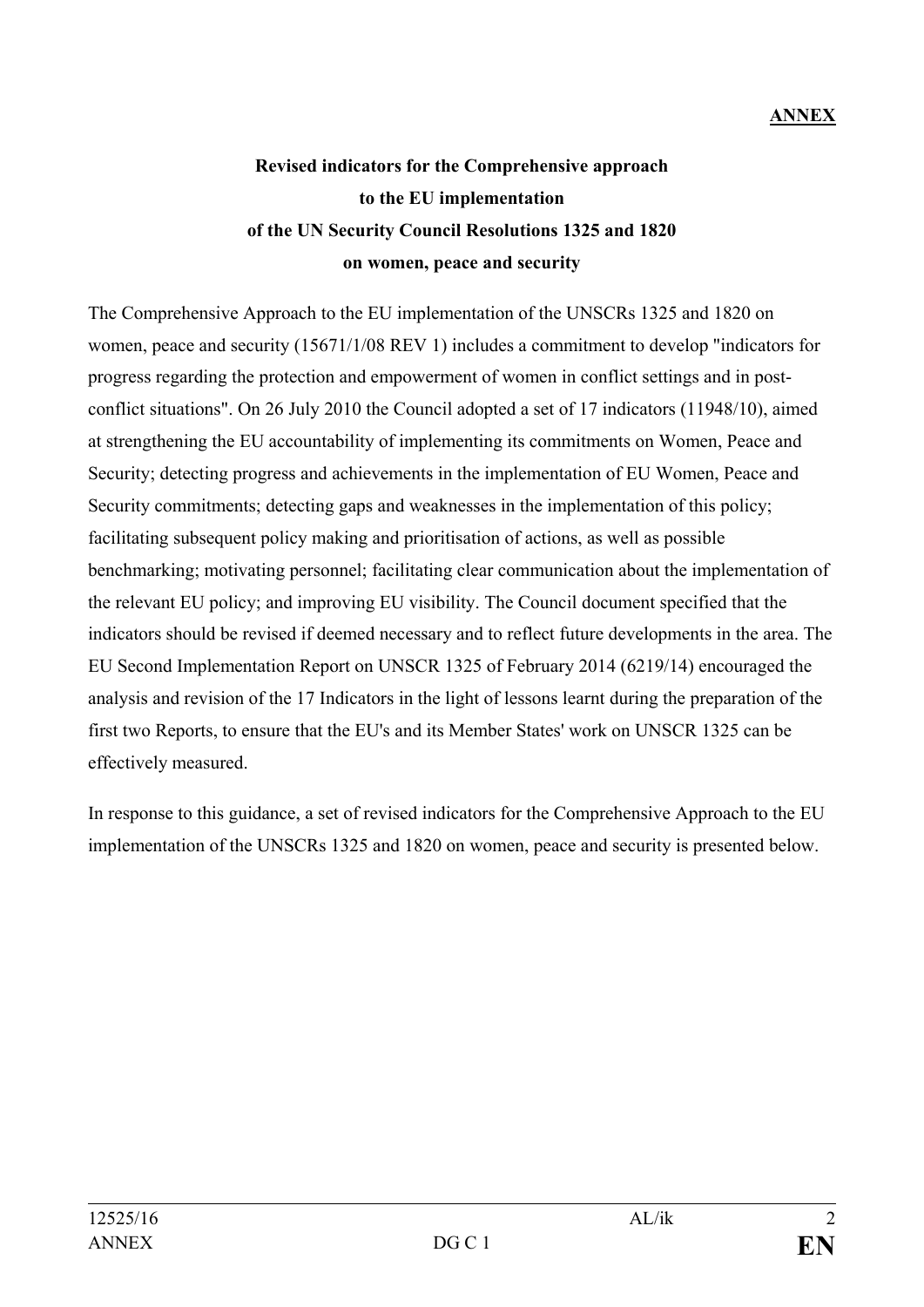#### References

- − Resolution 1325 (2000) of the United Nations Security Council concerning women, peace and security (UNSCR 1325)
- − Resolution 1820 (2008) of the United Nations Security Council on women, peace and security (UNSCR 1820)
- − Resolution 1888 (2009) of the United Nations Security Council on women, peace and security (UNSCR 1888)
- − Resolution 1889 (2009) of the United Nations Security Council on women, peace and security (UNSCR 1889)
- − Resolution 1960 (2010) of the United Nations Security Council concerning women, peace and security (UNSCR 1960)
- − Resolution 2106 (2013) of the United Nations Security Council on women, peace and security (UNSCR 2106)
- − Resolution 2122 (2013) of the United Nations Security Council on women, peace and security (UNSCR 2122)
- − Resolution 2242 (2015) of the United Nations Security Council on women, peace and security (UNSCR 2242)
- − Comprehensive Approach to the EU implementation of the UNSCRs 1325 and 1820 on women, peace and security (2008 - 15671/1/08 REV 1)
- − Indicators for the Comprehensive Approach to the EU implementation of the UNSCRs 1325 and 1820 on women, peace and security (2010 - 11948/10)
- − Report on the EU Indicators for the Comprehensive Approach to the EU implementation of the UNSCRs 1325 and 1820 on women, peace and security (2011 - 9990/11)
- − Second Report on the EU Indicators for the Comprehensive Approach to the EU implementation of the UNSCRs 1325 and 1820 on women, peace and security (2014 - 6219/14)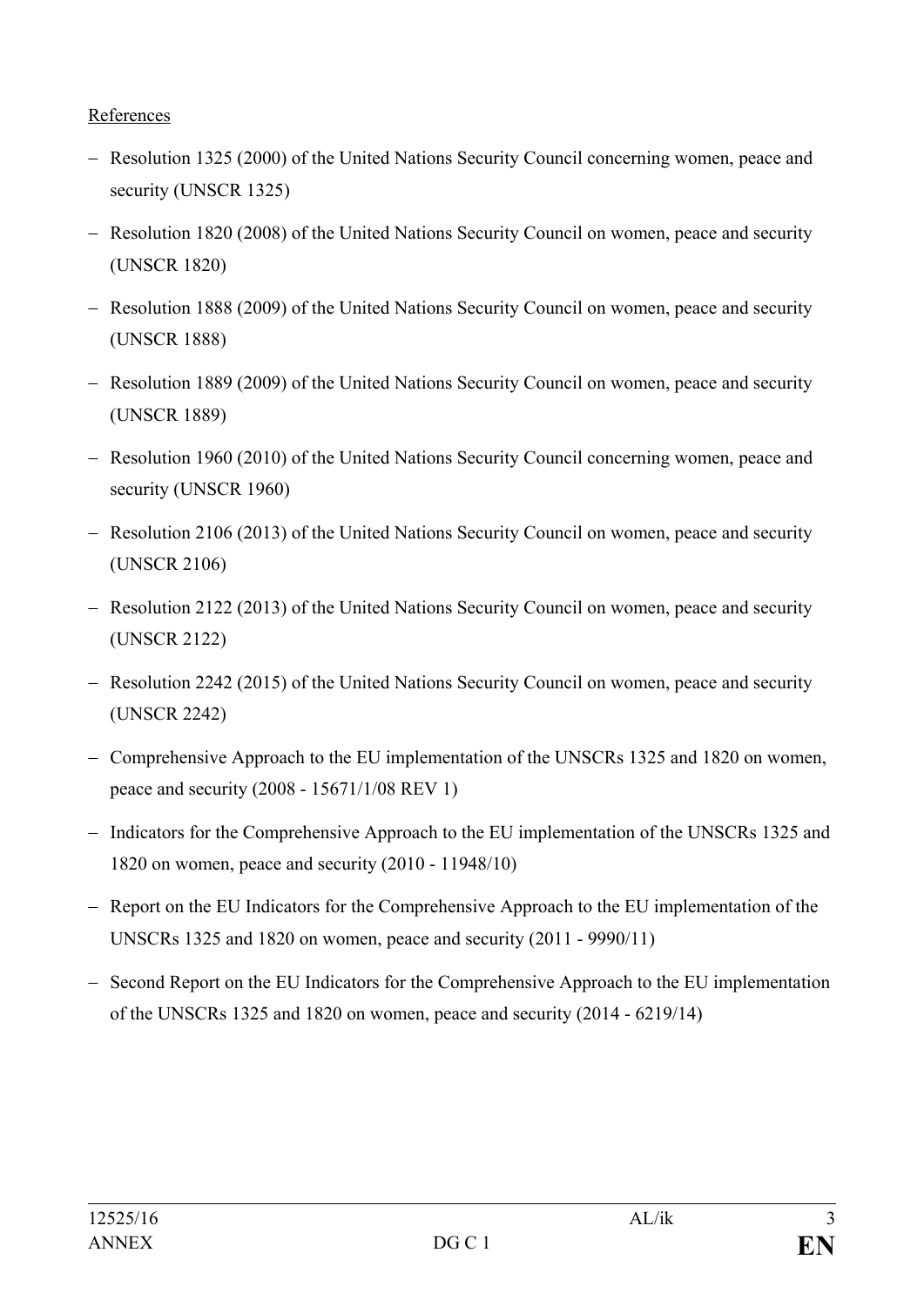#### Abbreviations

| CSDP:                                                          | Common Security and Defence Policy                                                                                    |
|----------------------------------------------------------------|-----------------------------------------------------------------------------------------------------------------------|
| CVE:                                                           | <b>Countering Violent Extremism</b>                                                                                   |
| EEAS:                                                          | European External Action Service                                                                                      |
| EU:                                                            | European Union                                                                                                        |
| "EU and its Member States" (in the text of the 21 indicators): |                                                                                                                       |
|                                                                | The EU and/or one or part or all of its Member States                                                                 |
| HR/VP:                                                         | High Representative of the EU for Foreign Affairs and Security Policy / Vice-<br>President of the European Commission |
| $NAP$ :                                                        | National Action Plan                                                                                                  |
| NATO:                                                          | North Atlantic Treaty Organization                                                                                    |
| OSCE:                                                          | Organization for Security and Co-operation in Europe                                                                  |
| <u>UN:</u>                                                     | <b>United Nations</b>                                                                                                 |
| UNSCR:                                                         | United Nations Security Council Resolution                                                                            |
| "UNSCR 1325" (in the text of the 21 indicators):               |                                                                                                                       |
|                                                                | UNSCR 1325 and subsequent UNSC Resolutions on Women, Peace and Security                                               |

(1325, 1820, 1888, 1889, 1960, 2106, 2122, 2242)

WPS: Women, Peace and Security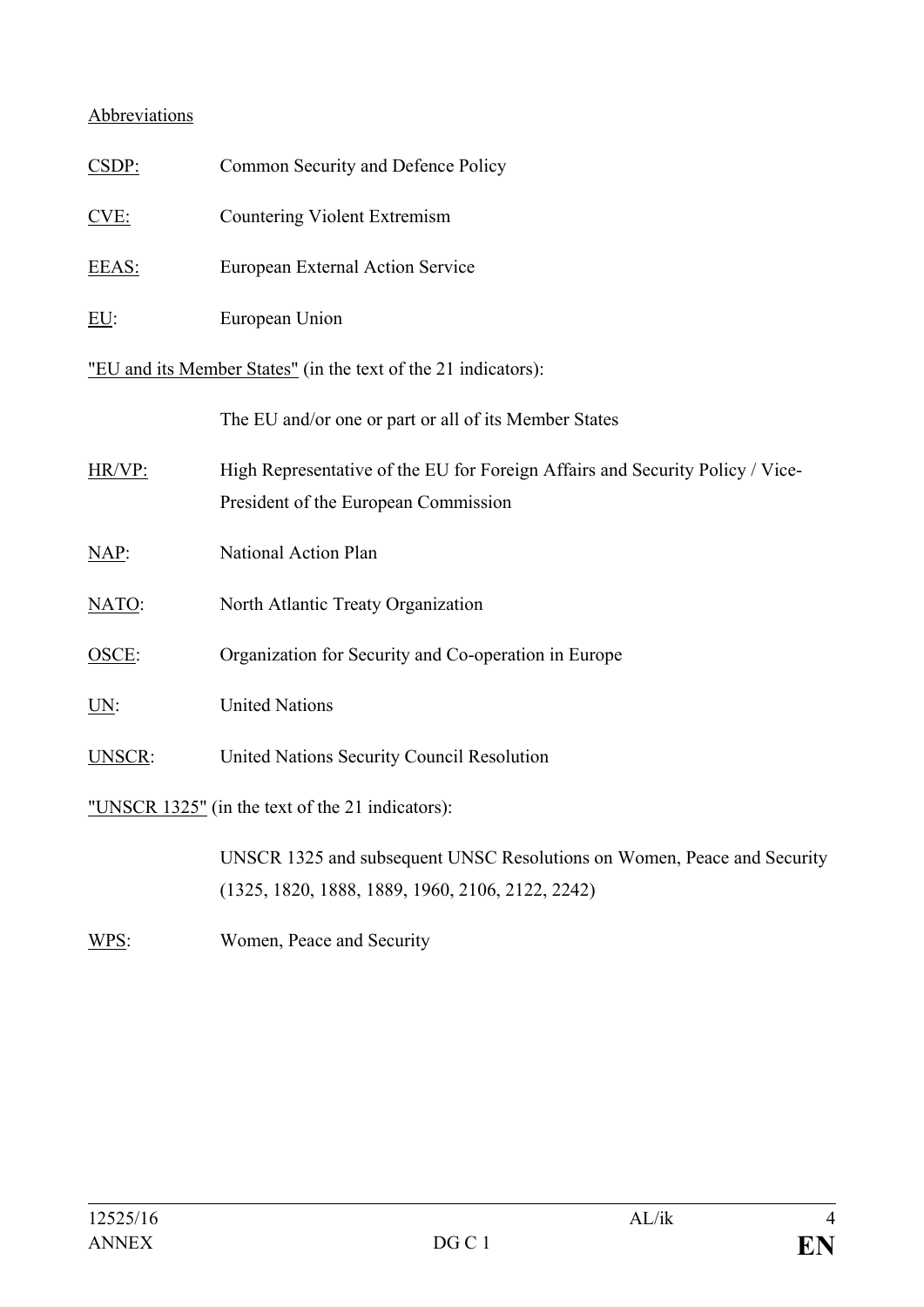#### **I. Introduction**

#### United Nations Security Council Resolutions on Women, Peace and Security

Adopted on October 31<sup>st</sup> 2000, UNSCR 1325 is the first UNSCR to address the disproportionate and unique impact of armed conflict on women, as well as the importance of women's involvement in conflict-resolution and post-conflict political processes and reconstruction. UNSCR 1325 reinforces prior international and regional legal commitments and conventions relevant to WPS and establishes a series of new principles. It stresses the importance of women's equal and full participation as active agents in the prevention and resolution of conflicts, peace negotiations, peace-building, peacekeeping, humanitarian response and in post-conflict reconstruction.

UNSCR 1820 (2008) explicitly links combatting sexual violence as a tactic of war with the maintenance of international peace and security. UNSCR 1820 reinforces Resolution 1325 in recognising that sexual violence is often widespread and systematic and can impede the restoration of international peace and security.

UNSCR 1888 (2009) restates the importance of increasing women's representation in mediation and decision-making processes with regard to conflict resolution and peacebuilding. The resolution calls for a new architecture of peacekeeping missions to give a specific focus on the protection of women and children. It establishes new measures to address sexual violence in situations of armed conflict, such as the appointment of a Special Representative and a Team of Experts on the use of sexual violence in armed conflict.

UNSCR 1889 (2009) urges UN Member States and other actors to take further measures to improve women's participation during all stages of peace processes, requests that UN bodies and MS collect data on, analyse and systematically assess particular needs of women in post-conflict situations and requests the UN Secretary-General to submit to the Security Council a set of indicators to track implementation of UNSCR 1325. The objective of these would be to remedy to the absence of baseline data and specific, measurable, achievable, relevant and time-bound indicators to measure progress.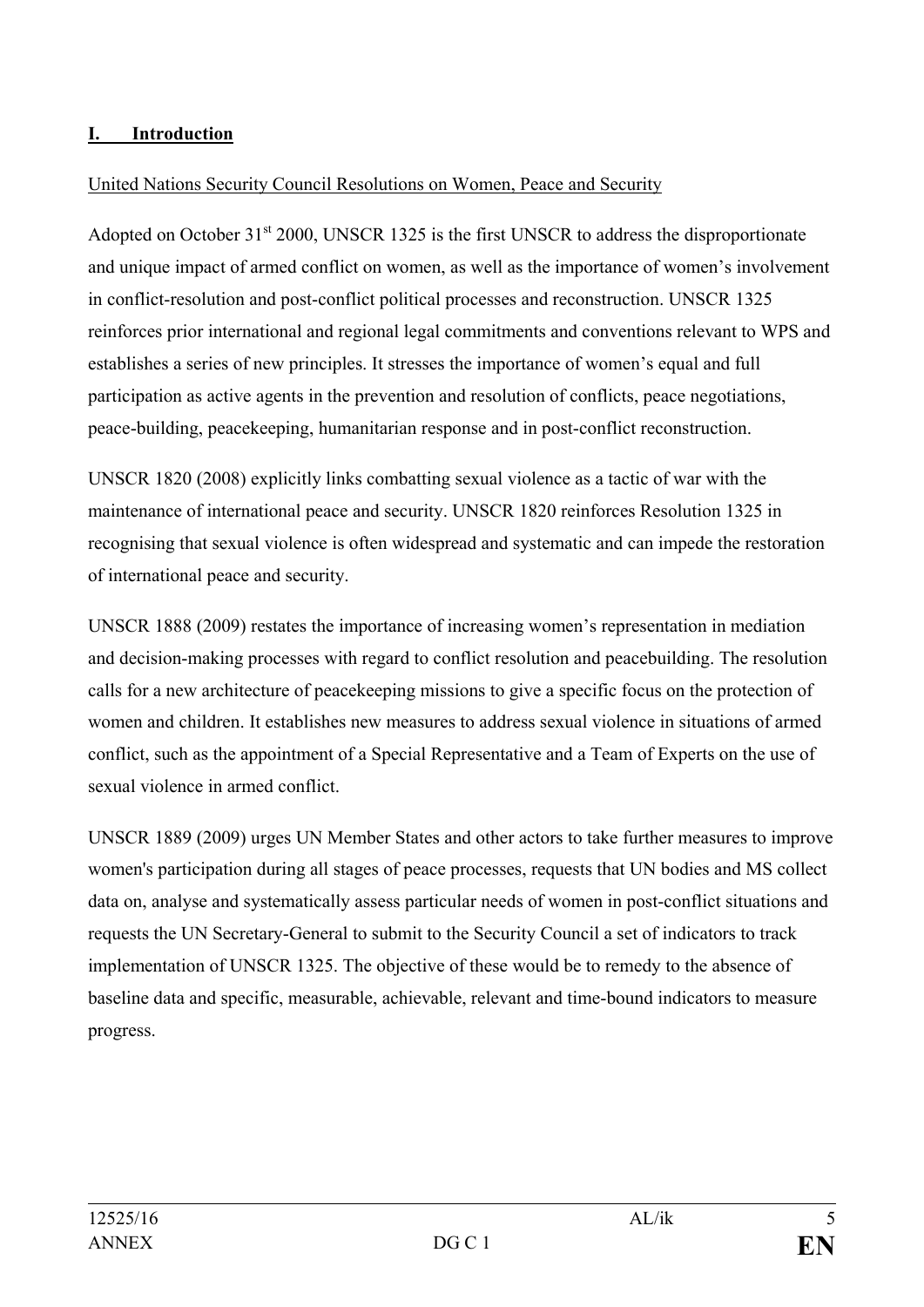UNSCR 1960 (2010) provides an accountability system for stopping sexual violence in conflict. It requests lists of perpetrators and annual reports on parties suspected of committing or being responsible for sexual violence. It stipulates strategic, coordinated and timely collection of information for and briefings to the Security Council on sexual violence in conflict, and calls for countries to establish specific time-bound commitments to address the issue.

UNSCR 2106 (2013) adds greater operational details to previous resolutions on WPS, and reiterates that all actors − including not only the Security Council and parties to armed conflict, but all UN Member States and UN entities – must do more to implement previous mandates and combat impunity for crimes of sexual violence in conflict.

UNSCR 2122 (2013) sets in place stronger measures to enable women to participate in conflict resolution and recovery, putting the onus on the UN Security Council, the UN, UN Member States and regional organisations to dismantle the barriers, create the space, and provide seats at the table for women. The Resolution positions gender equality and women's empowerment as critical to international peace and security, underlining that women's economic empowerment greatly contributes to stabilising societies emerging from conflict. It establishes a roadmap and calls for: the development and deployment of technical expertise for peacekeeping missions and UN mediation teams supporting peace talks; improved access to timely information and analysis on the impact of conflict on women and women's participation in conflict resolution; and strengthened commitments to consult or include women directly in peace talks. It sets out the need for humanitarian aid to ensure access to the full range of sexual and reproductive health services, including for pregnancies resulting from rape.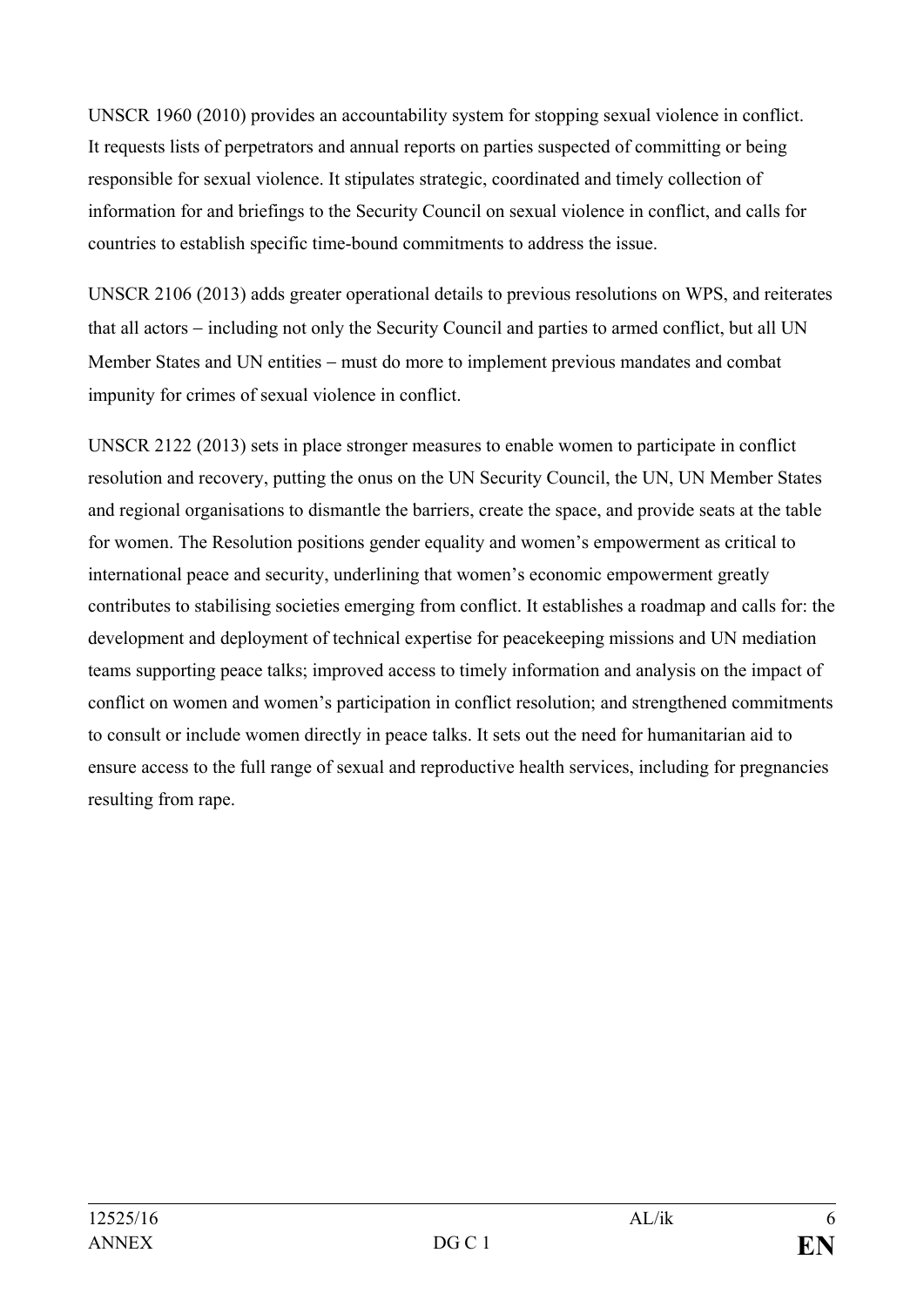Adopted on the occasion of UNSCR 1325's 15<sup>th</sup> anniversary and High-level Review, UNSCR 2242 (2015) places the WPS agenda as a central component in addressing the challenges of the new global peace and security context, including rising violent extremism, increased numbers of refugees and internally displaced persons, and the global impacts of climate change and health pandemics − the only UNSCR to acknowledge these dramatic changes. Resolution 2242 creates an Informal Experts Group on WPS to support the UN Security Council in the consistent implementation of its WPS commitments. UNSCR 2242 encourages ambitious new targets for numbers of female peacekeepers including through the use of incentives for troop-contributing countries; states the need for more senior women leaders in all levels of decision-making; and notes the need to train mediators on the impact of inclusive processes and how to achieve these, in a clear acknowledgement of the evidence linking women's participation to more sustainable peace agreements. The resolution also highlights the need to address the critical funding gap for women's organisations.

#### EU policy on Women, Peace and Security

The EU has consistently called for the full implementation of the WPS agenda set in UNSCR 1325 and subsequent, particularly the need to combat violence against women in conflict situations and the promotion of women's participation in peacebuilding. To reinforce EU action in this area, on 8 December 2008 the Council of the European Union adopted the "EU Comprehensive Approach on UNSCR 1325 and 1820 on women, peace and security", which covers the whole spectrum of EU's external action instruments throughout the conflict continuum, from conflict prevention to crisis management, peace-building, reconstruction and development co-operation.

On 26 July 2010 the Council adopted a set of 17 indicators, aimed at:

- strengthening the EU accountability of implementing its commitments on Women, Peace and Security;
- detecting progress and achievements in the implementation of EU Women, Peace and Security commitments;
- detecting gaps and weaknesses in the implementation of this policy;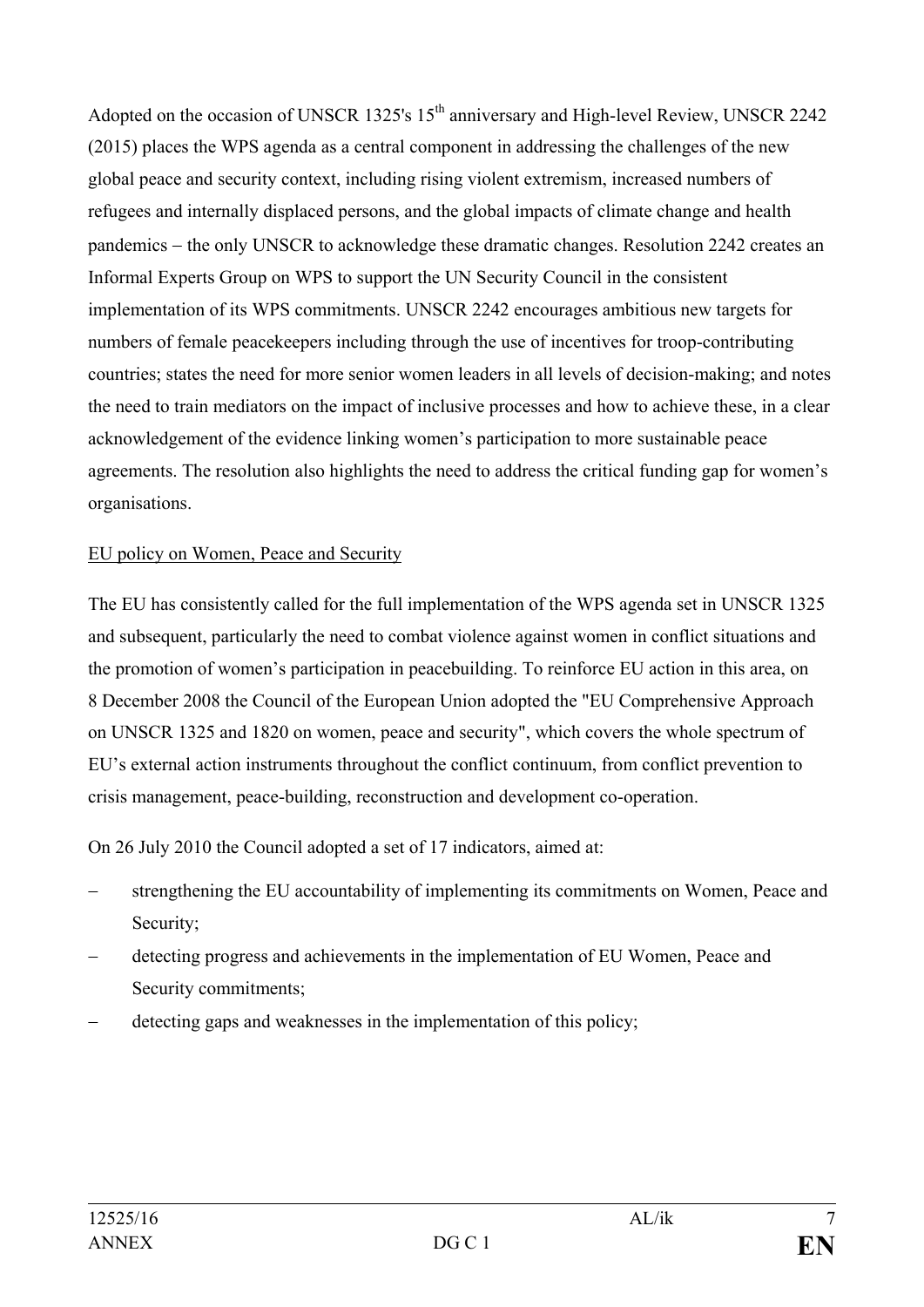- facilitating subsequent policy making and prioritisation of actions, as well as possible benchmarking;
- motivating personnel;
- facilitating clear communication about the implementation of the relevant EU policy;
- improving EU visibility.

The Council document specified that the indicators should be revised if deemed necessary and to reflect future developments in the area.

The EU reported twice on the 2010 indicators, in May 2011 and in February 2014, covering the total period of December 2008 to December 2012. Encouraging developments were reported, including the increased number of National Action Plans adopted by EU Member States, a stronger understanding of how women can be better included in peace processes, the nomination of gender focal points in all EU delegations and CSDP missions and operations and increased availability of training, and improved coordination and coherence in implementation. Challenges were also identified, such as the need to evaluate the impact of tools used to further the WPS agenda, to continue increasing the number of UNSCR 1325 National Action Plans adopted by EU Member States, to systematically include gender and WPS aspects in the mandates and other strategic documents of the EU Common Security and Defence Policy missions and operations, and to ensure that more women from the EU participate in UN peacekeeping missions. The EU Second Implementation Report on UNSCR 1325 of February 2014 encouraged the analysis and revision of the 17 Indicators in the light of lessons learnt during the preparation of the first two Reports, to ensure that the EU's and its Member States' work on UNSCR 1325 can be effectively measured.

In addition, the EU Plan of Action on Gender Equality and Women's Empowerment in Development (2010-2015), adopted by the Council on 14 June 2010, followed by the Joint Staff Working Document "Gender Equality and Women's Empowerment: Transforming the Lives of Girls and Women through EU External Relations 2016-2020", adopted by the European Commission and the HR/VP on 21 September 2015, and the EU Action plan on human rights and democracy (2015-2019), contain specific objectives and actions contributing to the implementation of the EU's policy on WPS.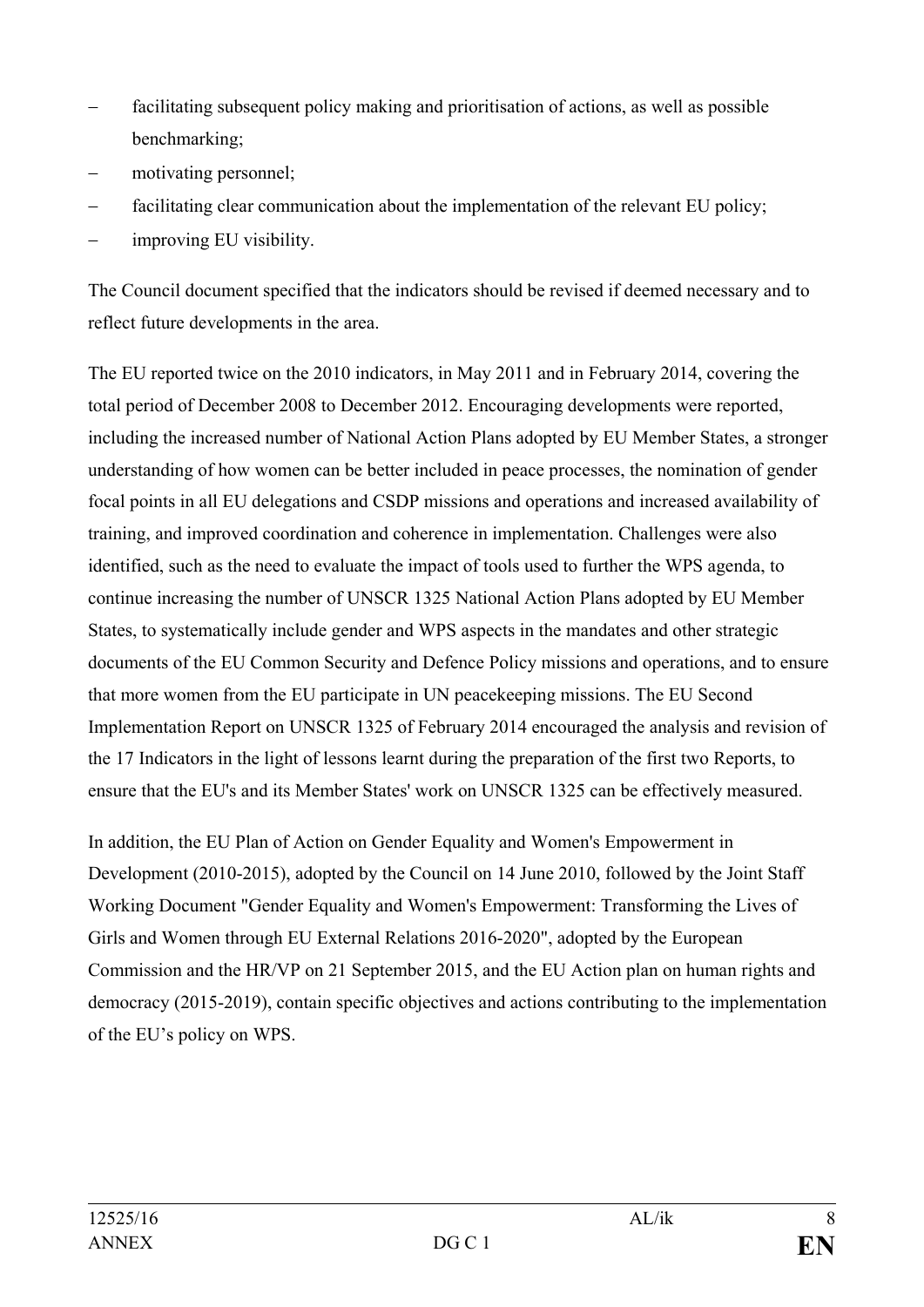Following up to the High-level Review of UNSCR 1325 in October 2015 and the adoption of a new UNSCR on WPS (2242), the informal EU Task Force on WPS identified a series of priorities in implementing the Review's outcome, namely to strengthen efforts to enhance participation of women in crisis prevention and resolution, and to prevent and address sexual and gender-based violence in conflict; to address the gender dimension in countering emerging threats, such as terrorism and violent extremism, as well as in humanitarian action and in policies related to migration and refugees; to consider increasing financing for implementation of the WPS agenda; and to raise the profile and reinforce the work of the informal EU Task Force on WPS, which is to become the EU network of WPS focal points.

#### **II. Aim and process of revision of the indicators**

The revision of the indicators responds to the recommendation of the EU Second Implementation Report on UNSCR 1325 "to analyse and refresh the 17 indicators in the light of lessons learnt during the preparation of the First and the Second Implementation Reports", in order to "ensure that we can effectively measure the work of the EU and its Member States on UNSCR 1325".

The indicators were revised in the framework of the informal EU Task Force on WPS, which bore in mind the guidelines for drafting the initial indicators, namely to achieve a set of key indicators that were achievable, directly measurable (data available), specific and relevant; which concentrated on the measurement of the implementation process and steps taken; and aiming at a relatively restricted number of indicators that could be used both by the EU institutions and the EU Member States, where relevant.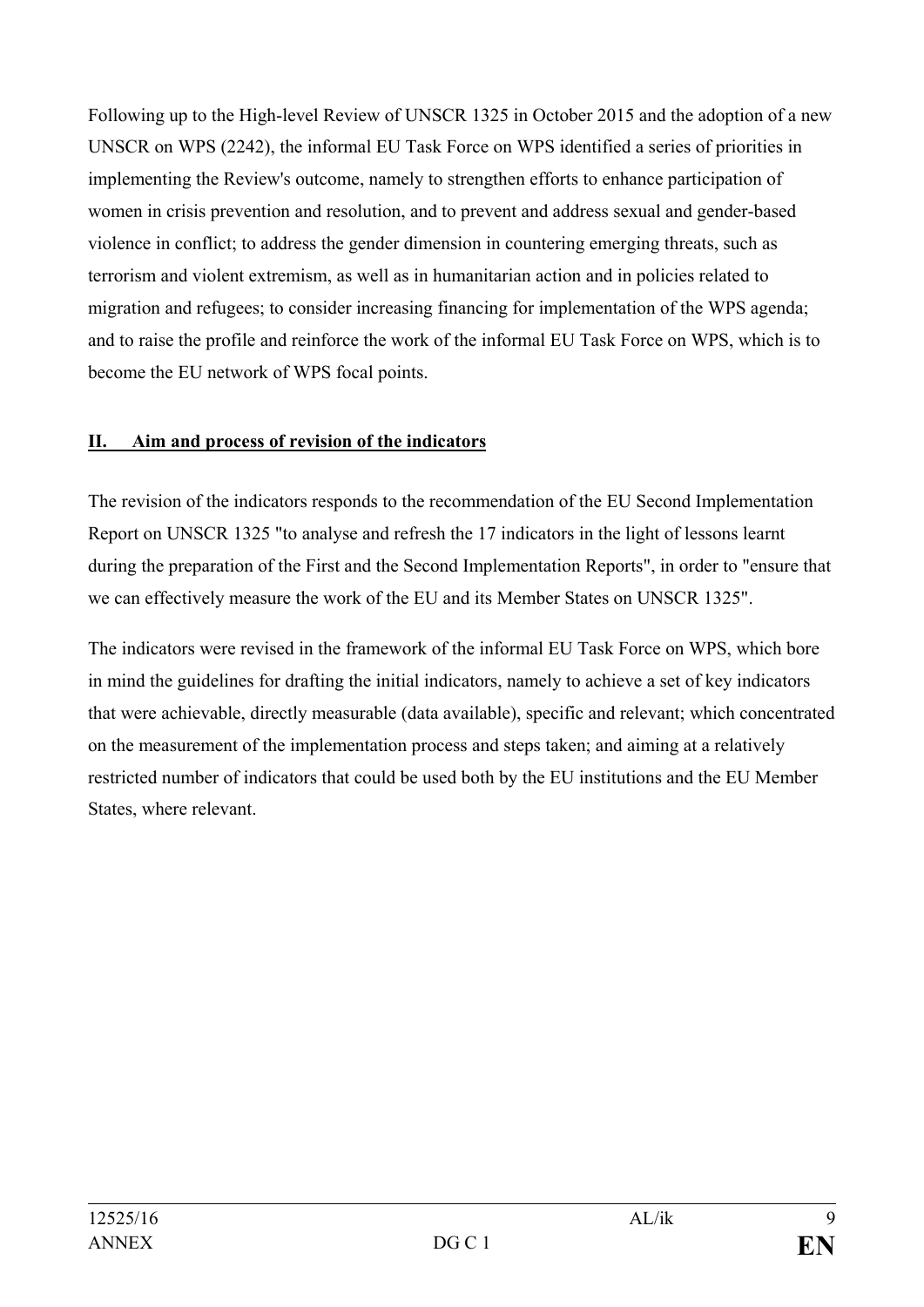In this framework, the revision sought to clarify the content and recipients of each indicator, with a view to encourage a higher number and better quality of responses to the questionnaires preparing the EU Implementation Reports and, ultimately, to better evaluate the outcome of the EU's and its Member States' work on UNSCR 1325. However, the revised indicators should also ensure continuity of EU reporting and comparability of results. Some indicators were split, while each indicator was broken down in sub-indicators, supplemented with indications to provide narrative information on good practices and results, in order to obtain more and more accurate qualitative information. The indicators were regrouped in thematic sections following the area of activity, to enhance overall clarity. Two new indicators and one sub-indicator were added to take into account the focus of subsequent WPS UNSCRs on combatting sexual violence in conflict; the outcome of the High-level Review on UNSCR 1325 of October 2015, including the adoption of a new WPS UNSCR 2242; and the indicators developed for the 2030 Agenda for Sustainable Development.

The revised indicators were developed based on a workshop of the informal EU Task Force on WPS, which took place on 21 January 2015, gathering representatives of EU institutions, EU Member States, UN Women and civil society organisations, and feeding on assessments and recommendations collected from the EU's two Implementation Reports, as well as consultations with civil society and UN Women. The revision also benefited from external expertise provided in the framework of the Gender Facility, a programme financed by the EU's Instrument Contributing to Stability and Peace.

#### **III. Thematic framework**

In line with the approach of UNSCR 1325 and subsequent on WPS, the document considers the following four thematic areas: prevention, participation, protection, relief and recovery.

Prevention: mainstream a gender equality perspective into all conflict prevention activities and strategies, develop effective gender-sensitive early warning mechanisms and institutions, strengthen efforts to prevent violence against women, including various forms of gender-based violence, and fight against impunity on sexual and gender-based violence.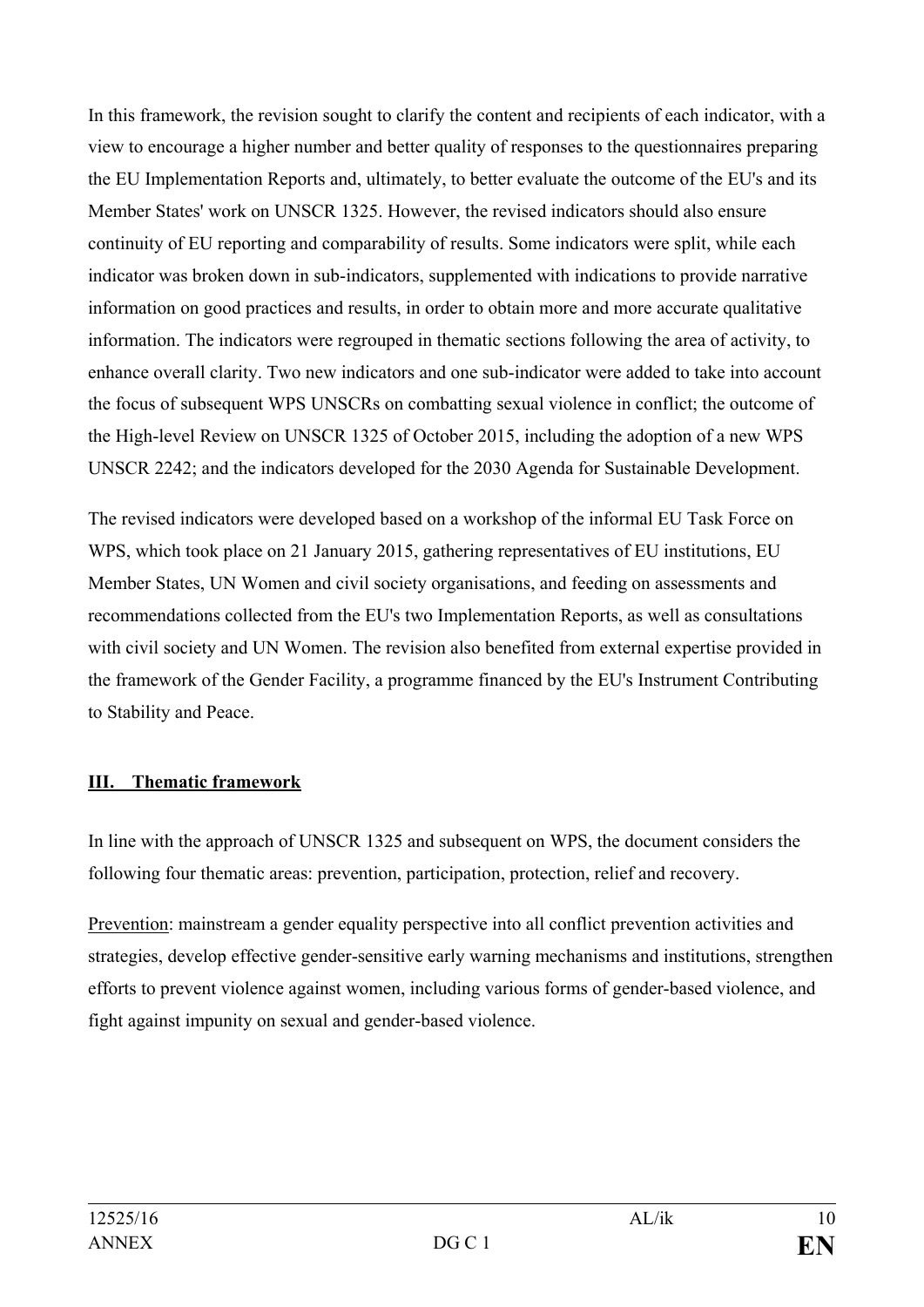Participation: promote and support women's active and meaningful participation in all peace processes, as well as their representation in formal and informal decision-making at all levels; improve partnership and networking with local and international women's rights groups and organisations; recruit and appoint women to senior positions.

Protection: strengthen and amplify efforts to secure the safety, physical or mental health, wellbeing, economic security and/or dignity of women and girls; promote and safeguard human rights of women and mainstream a gender perspective into the legal and institutional reforms.

Relief and recovery: promote women's equal access to aid distribution mechanisms and services, including those dealing with the specific needs of women and girls in all relief recovery efforts.

## **IV. The indicators**

## **A. Action at the level of the EU**

## **1. National Action Plans (NAPs) and other strategic documents in EU Member States**

- 1.1 Number of NAPs in EU Member States.
- 1.2 Number of other strategic national documents or reporting procedures in EU Member States.
- 1.3 Involvement of civil society organisations in the formulation, implementation and evaluation of NAPS. Number of civil society organisations participating in these processes. Provide examples.
- 1.4 Provide examples of best practices, including challenges in implementing the NAPs or other strategic documents. Include, where possible, an assessment of their impact.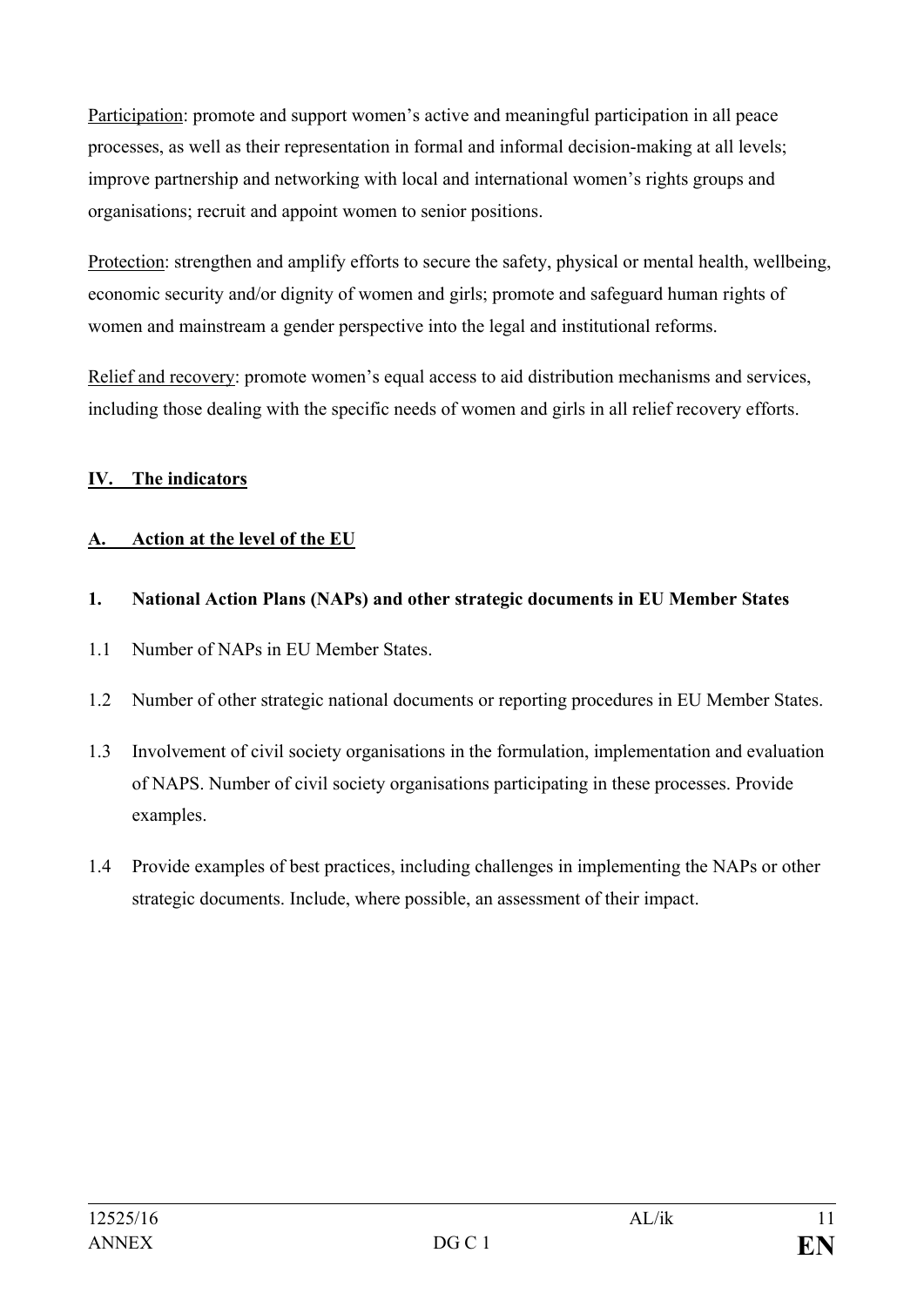#### **2. Women in senior positions in diplomatic and crisis management missions**

- 2.1 Number and proportion of women among heads of diplomatic missions, EU Delegations, and CSDP missions and operations; as well as EU staff participating in UN peacekeeping operations at all levels, including military and police staff.
- 2.2 Provide examples and best practices conducive to more women holding senior EU positions and more women from EU Member States participating in UN peacekeeping missions.

#### **B. Action at partner country, regional and multilateral level**

## **3. Support of the EU and its Member States to partner countries on developing, implementing and evaluating WPS policies**

- 3.1 Number and name of partner countries with whom the EU and its Member States are engaged in supporting actions on furthering WPS, specifically through the development, implementation and evaluation of National Action Plans (NAPs), strategic documents or other national policies related to UNSCR 1325.
- 3.2 Types of actions and partners. Specify if the action is implemented by and/or achieved in partnership and/or in consultation with national, inter-governmental or regional entities, including civil society organisations, women's groups and grassroots organisations.
- 3.3 Asses the quality, impact and sustainability of the EU's and its Member States' support to government and/or civil society organisations on WPS actions.
- 3.4 Involvement of civil society organisations in the development, implementation and evaluation of WPS policies towards partner countries. Number of civil society organisations participating in these processes. Provide examples.
- 3.5 Provide examples of good practices, lessons and challenges, including, where available, examples of concrete impact of the actions.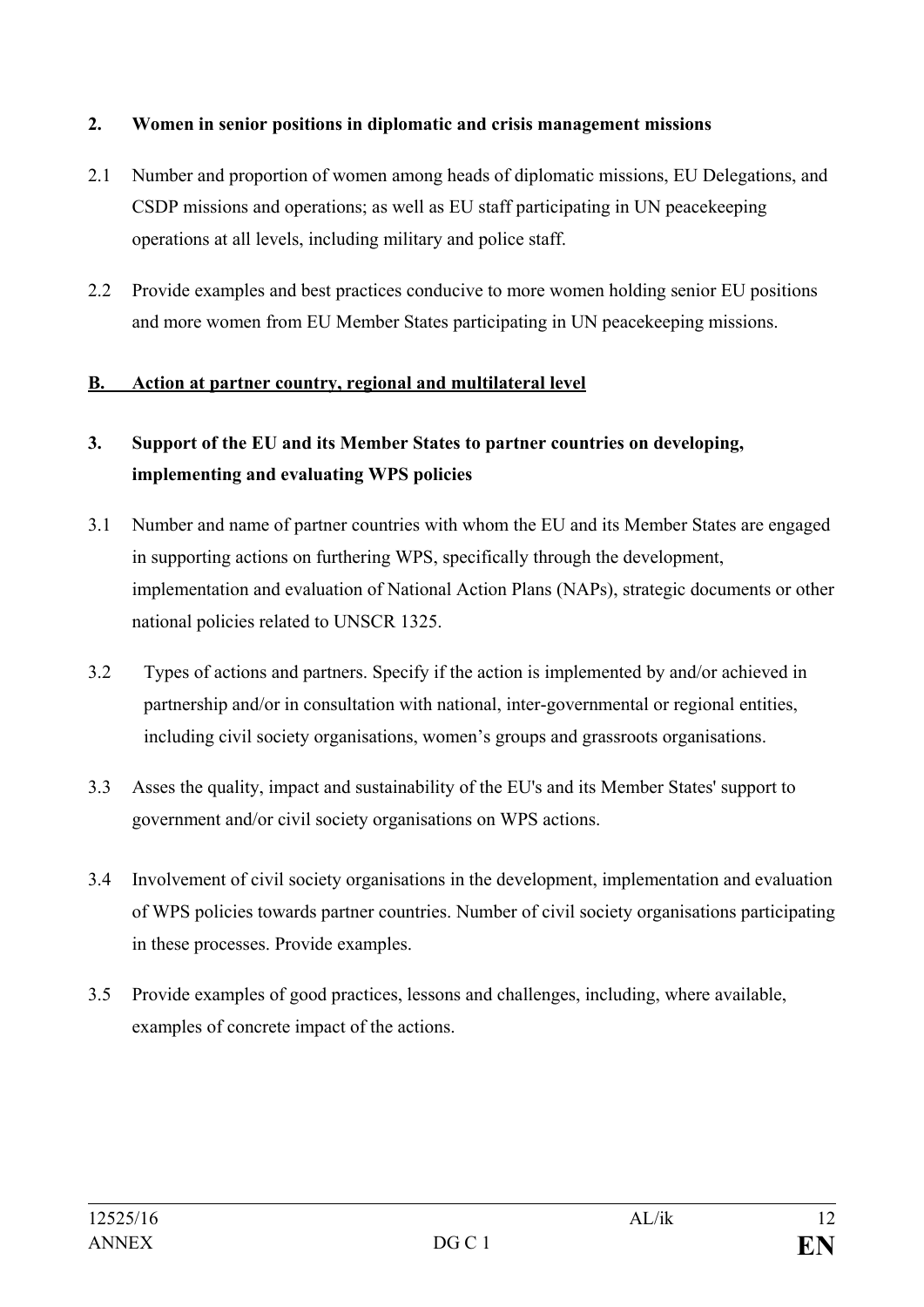#### **4. Addressing WPS issues raised by local civil society in partner countries**

- 4.1 Number and type of specific actions taken by the diplomatic missions of the EU and its Member States, by CSDP missions and operations or by headquarters to address WPS issues raised by local civil society, including women's organisations.
- 4.2 Provide examples and best practices.

## **5. Bilateral and regional dialogues of the EU and its Member States that include specific attention to WPS**

- 5.1 Name and number of bilateral and regional dialogues of the EU and its Member States that include specific attention to WPS in outcome documents, conclusions and targets.
- 5.2 Civil society's, in particular women's organisations, roles and concrete contributions in these dialogues.
- 5.3 Provide best practice examples that can help to measure the impact of the outcomes of the dialogues. Identify lessons and challenges.

#### **6. WPS in the EU Special Representatives' activities**

- 6.1 Number and proportion of EU Special Representatives activity reports that include specific information on WPS.
- 6.2 Provide examples and best practices.
- **7. Financing instruments and budget allocations that the EU and its Member States use to support WPS in partner countries**
- 7.1 Financing instruments used by the EU and its Member States to support WPS actions.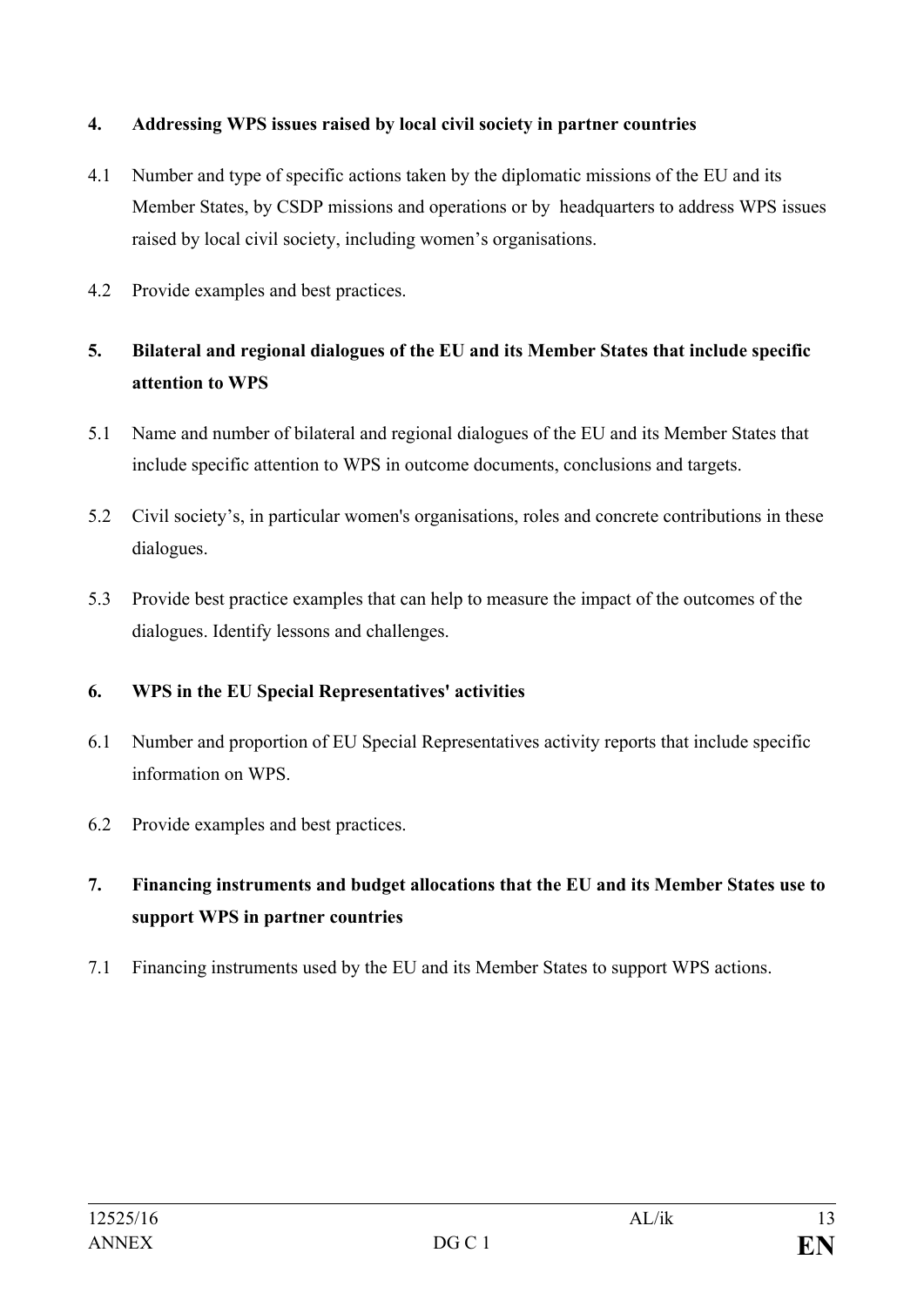- 7.2 Amount and proportion of the EU's and its Member States total annual budget allocated to peace building and conflict prevention that directly supports WPS actions; amount and proportion of this specific budget allocated to civil society organisations.
- 7.3 Amount and proportion of the EU's and its Member States total annual budget allocated to the security and justice sector that directly supports WPS actions; amount and proportion of this specific budget allocated to civil society organisations.

# **8. Integration of WPS in projects and/or programmes of the EU and its Member States in the sector of security and justice in fragile, conflict and post conflict countries**

- 8.1 Number of projects / programmes by theme (Security and Justice Sector Reform (SJSR), Disarmament, Demobilisation and Reintegration (DDR), humanitarian aid, good governance, human rights, Civil Society Organisations and Local Authorities in Development etc.) and by partner country, and extent to which WPS and gender is mainstreamed (as per the Gender Policy Marker).
- 8.2 Overall total expenditure on co-operation programmes per area of the EU and its Members States by partner country, and proportion allocated to WPS and gender equality.
- 8.3 Involvement of civil society organisations in the above projects / programmes. Number of civil society organisations participating in these projects / programmes. Provide examples.
- 8.4 Provide examples of best practices and, where possible, an assessment of impact.
- **9. Joint initiatives and programmes of the EU and its Member States at global, regional and national levels with the UN Agencies and other international and regional organisations, such as NATO, OSCE and the African Union; or the World Bank and other international financial institutions on WPS**
- 9.1 Number, type and primary initiator of joint initiatives and programmes.
- 9.2 Outputs and outcomes of the joint initiatives and programmes. Where possible, provide examples of an assessment of the impact of the joint initiatives and programmes.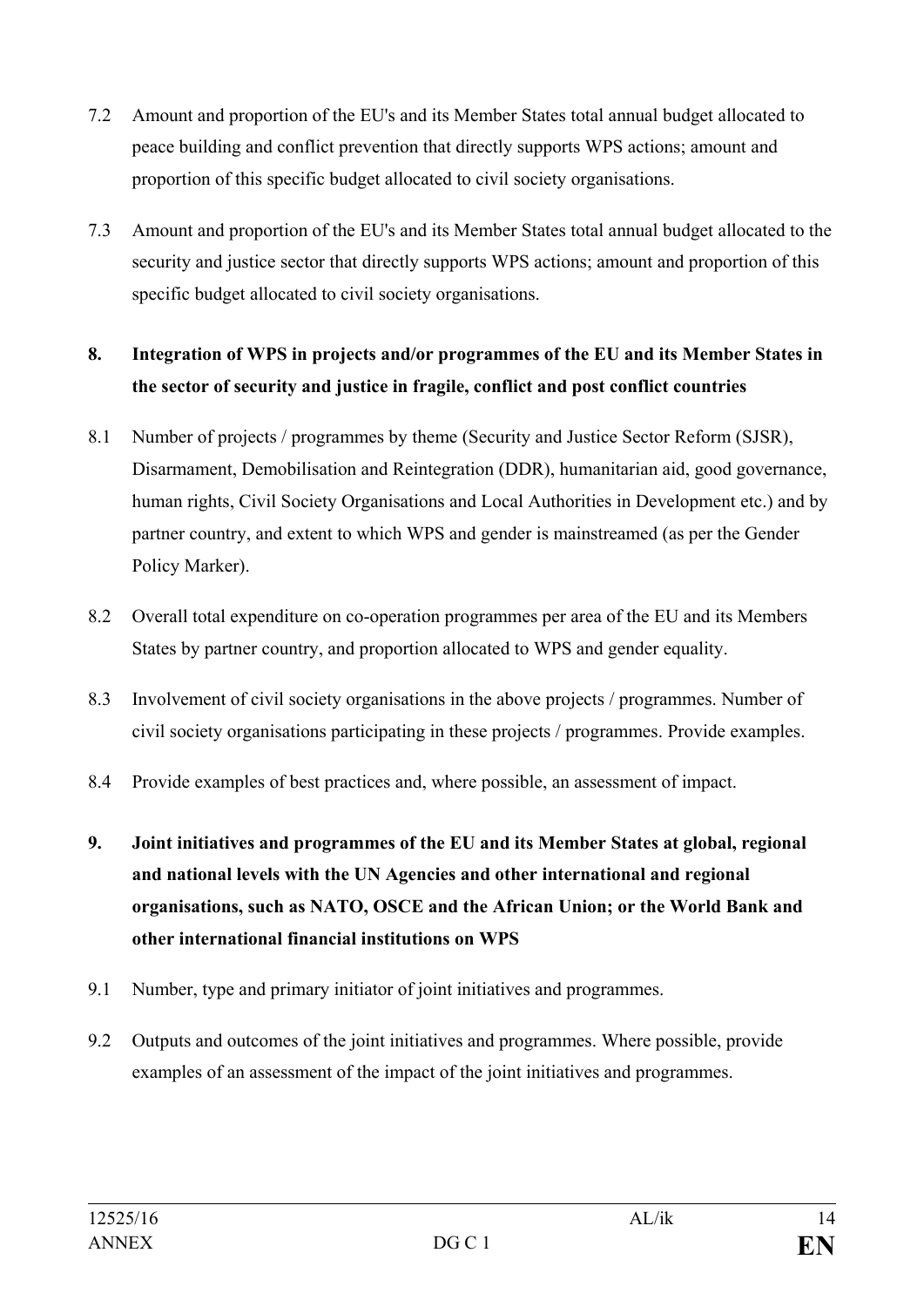# **10. Coordination of work on WPS by the EU's and its Member States in partner countries among themselves and/or with other donors**

- 10.1 Name and number of EU partner countries in which the EU and its Member States coordinate among themselves on WPS, and type of coordination.
- 10.2 Name and number of EU partner countries in which the EU and its Member States coordinate with other donors on WPS, and type of coordination.
- 10.3 Provide examples and best practices, including challenges of coordination.

## **C. Women's participation in peace processes and peace building**

#### **11. Political support to women's participation in peace processes**

- 11.1 Number of statements/commitments made by senior EU and its Member States' staff with reference to women's participation in peace processes resulting or linked to positive action/outcomes.
- 11.2 Provide examples of best practices and challenges,
- **12. Participation of women in current peace processes where the EU and its Member States take an active role (through leadership or political, financial and/or technical support)**
- 12.1 Number, percentage, type (negotiator, mediator, facilitator, technical expert etc.) and quality of participation of women in such peace processes:
	- formal / official peace processes
	- informal peace processes.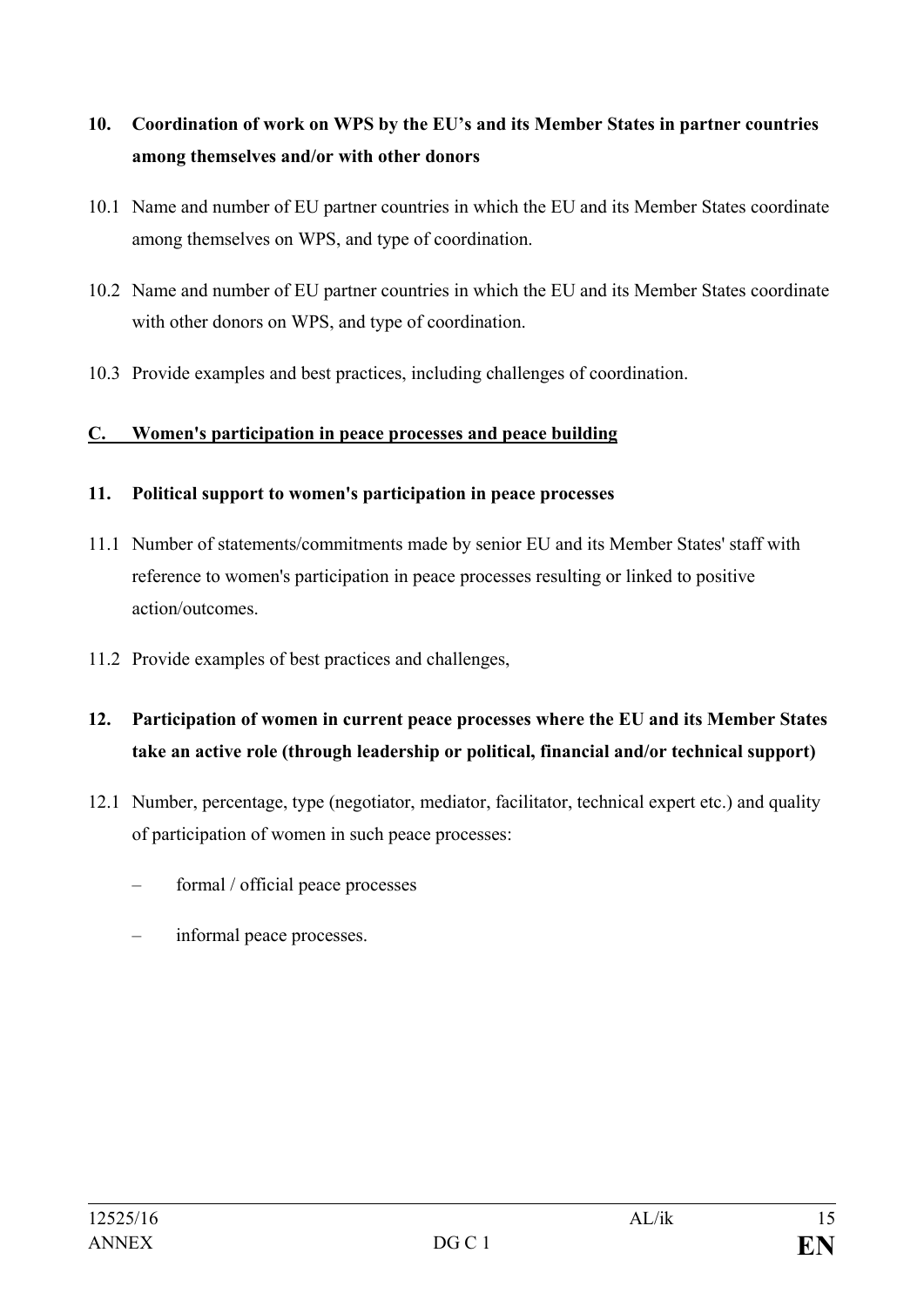- 12.2 Provide examples of best practices and challenges, such as:
	- EU-supported consultations with women and women's organisations that led to concrete results, such as options suggested to parties, position papers, change of wording in peace process documents etc.
	- Qualitative research that captures the role and impact that women's participation had in specific, EU-supported processes (e.g. case study research).
	- Coaching of individual female negotiators and mediators to improve their effectiveness and the quality of their participation in a specific process.
	- Addressing the challenge of quantitative-only data gathering and baselines that capture only numbers of women.

# **13. Support of the EU and its Member States to peace processes resulting in strengthened provisions on the rights and protection of women being integrated in the process design and outcome document**

- 13.1 Number and percentage of peace processes in which the EU and its Member States provided specific support (e.g. through gender technical expertise to the peace process actors etc.).
- 13.2 Provide examples of best practices and challenges, such as:
	- Coaching of men and women on rights and protection needs of women.
	- Funding of women's advocacy groups to influence the process and outcome of a specific peace process.
	- Addressing the challenge of tracking the implementation and impact of specific provisions.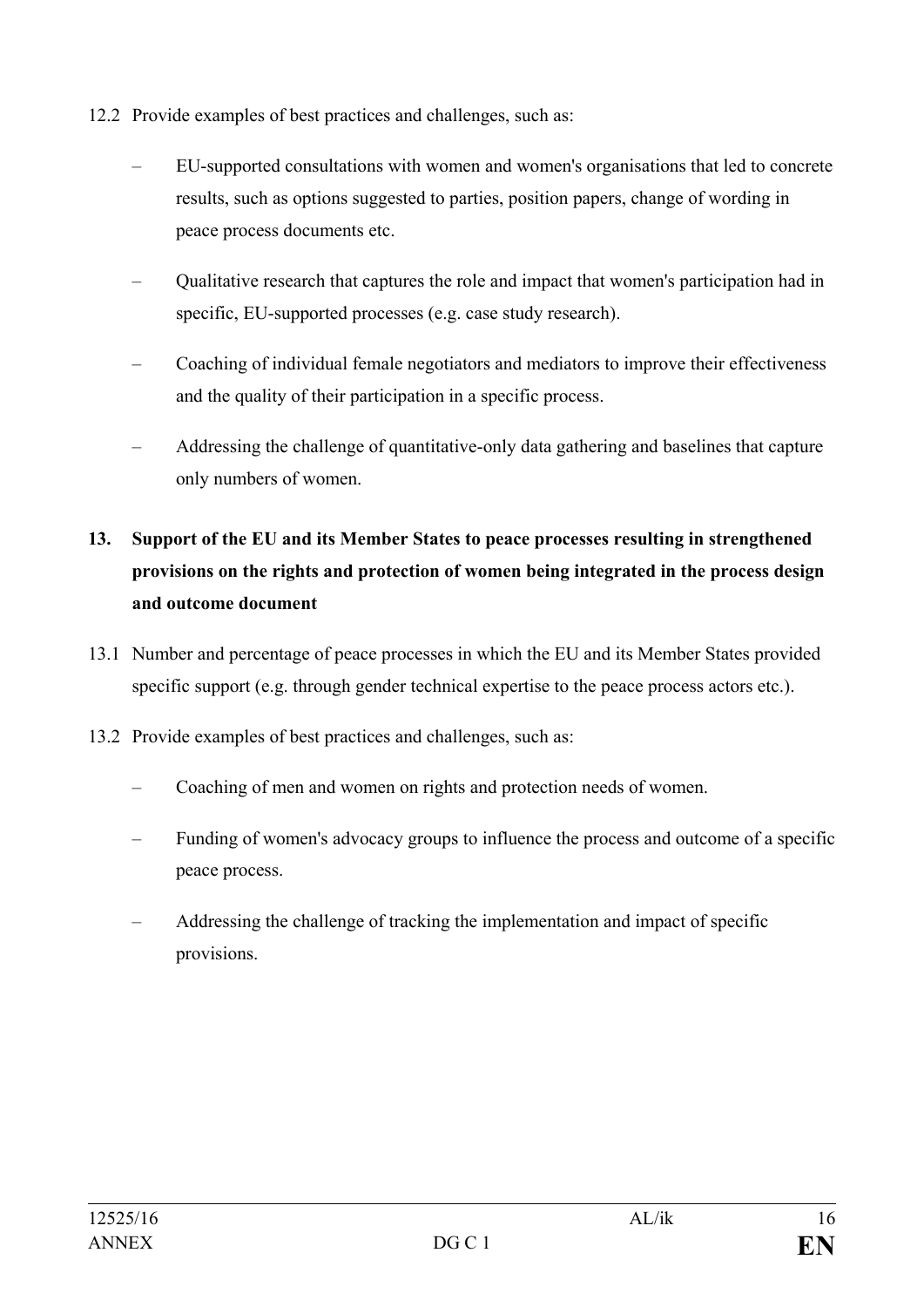- **14. Support to empower women and to enable their meaningful participation and the integration of gender and WPS issues in peace building and transitional justice processes**
- 14.1 Number and type of peace building and transitional justice activities in which the EU and its Member States provide specific support to enable women's meaningful participation, and integration of gender and WPS issues.
- 14.2 Provide examples of best practices, including challenges, such as:
	- Capacity building of women and women's organisations to assist their involvement in and/or monitoring of peace building and transitional justice processes.
	- EU-supported consultations with women and women's organisations to ensure their involvement in peacebuilding and in the design and implementation of transitional justice mechanisms.
	- Addressing the challenges encountered by female victims in accessing justice or redress for violations.
	- Awareness raising and outreach activities to ensure that women are informed of ongoing peacebuilding and transitional justice processes and to facilitate their involvement.

#### **D. Common Security and Defence Policy**

## **15. Training on gender equality and WPS**

15.1 Number and proportion (measured annually) of men and women specifically trained on gender and UNSCR 1325-related matters among a) staff at EU headquarters, b) diplomatic staff, c) civilian staff and d) military staff employed by the EU and its Member States participating in CSDP and UN peacekeeping missions and operations.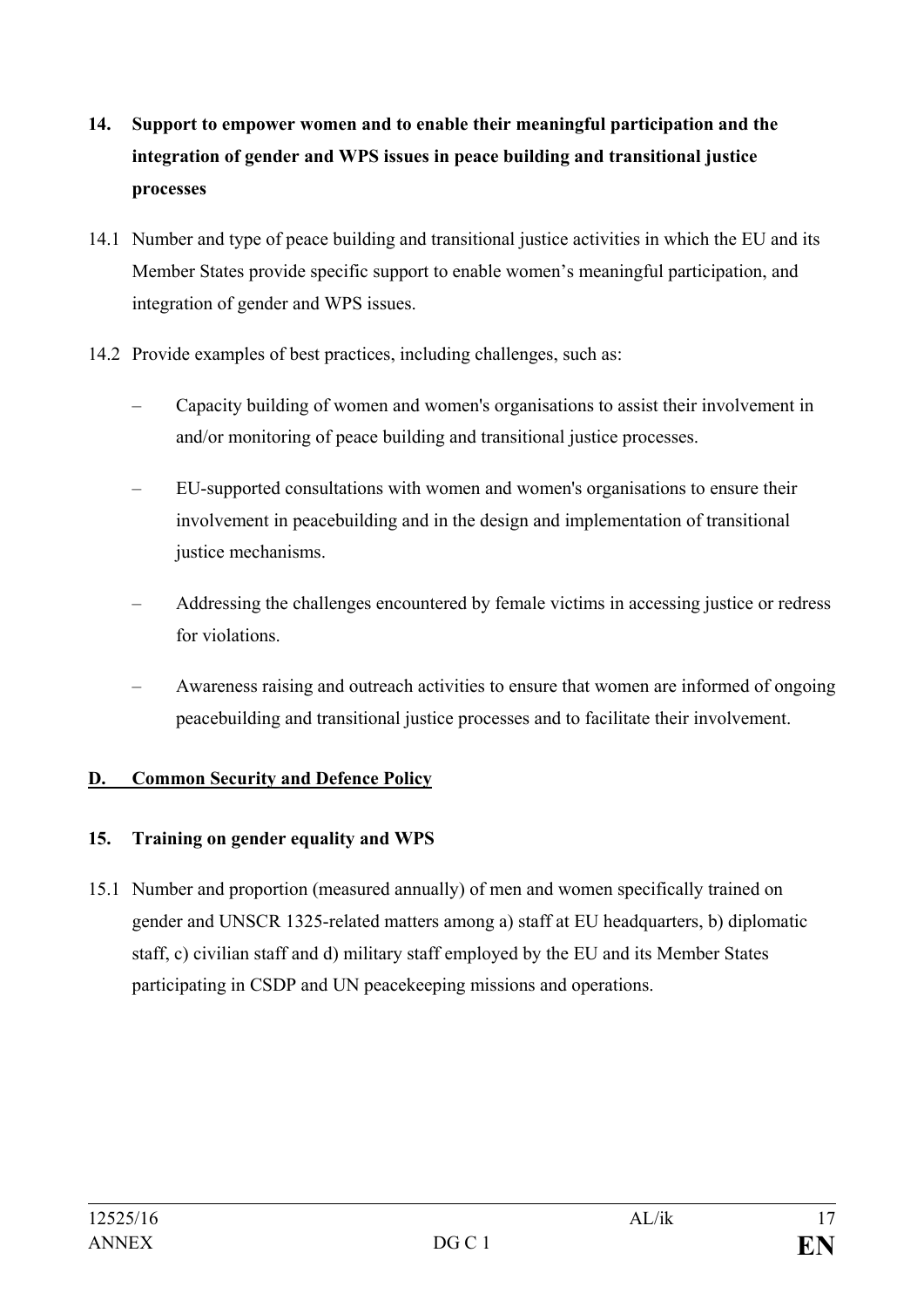15.2 Number and extent (days and/or hours) of specialised training focused on gender and UNSCR 1325 provided by the EU and its Member States for a) staff at EU headquarters, b) diplomatic staff, c) civilian staff and d) military staff participating in CSDP and UN peacekeeping missions and operations.

## **16. Inclusion of gender/WPS issues in mandates, planning and reporting documents of CSDP missions and operations**

- 16.1 Number and percentage of CSDP missions and operations with mandates and planning documents that include clear references to gender/WPS issues and/or that report on this.
- 16.2 Provide examples of best practices illustrating level and quality of implementation of commitments.

#### **17. Inclusion of gender expertise in CSDP missions and operations staffing**

- 17.1 Number and percentage of CSDP missions and operations with:
	- Full-time gender advisor (expert position)
	- Double-hatted (for example, with human rights) gender advisor
	- A part-time gender focal point (non-expert position).
- 17.2 Number and percentage of CSDP mission/operation staff with terms of reference that include gender/WPS expertise (apart from the gender advisors and/or focal points).
- 17.3 Provide examples of best practice experiences of integrating gender/WPS in CSDP missions and operations when implementing the mandate.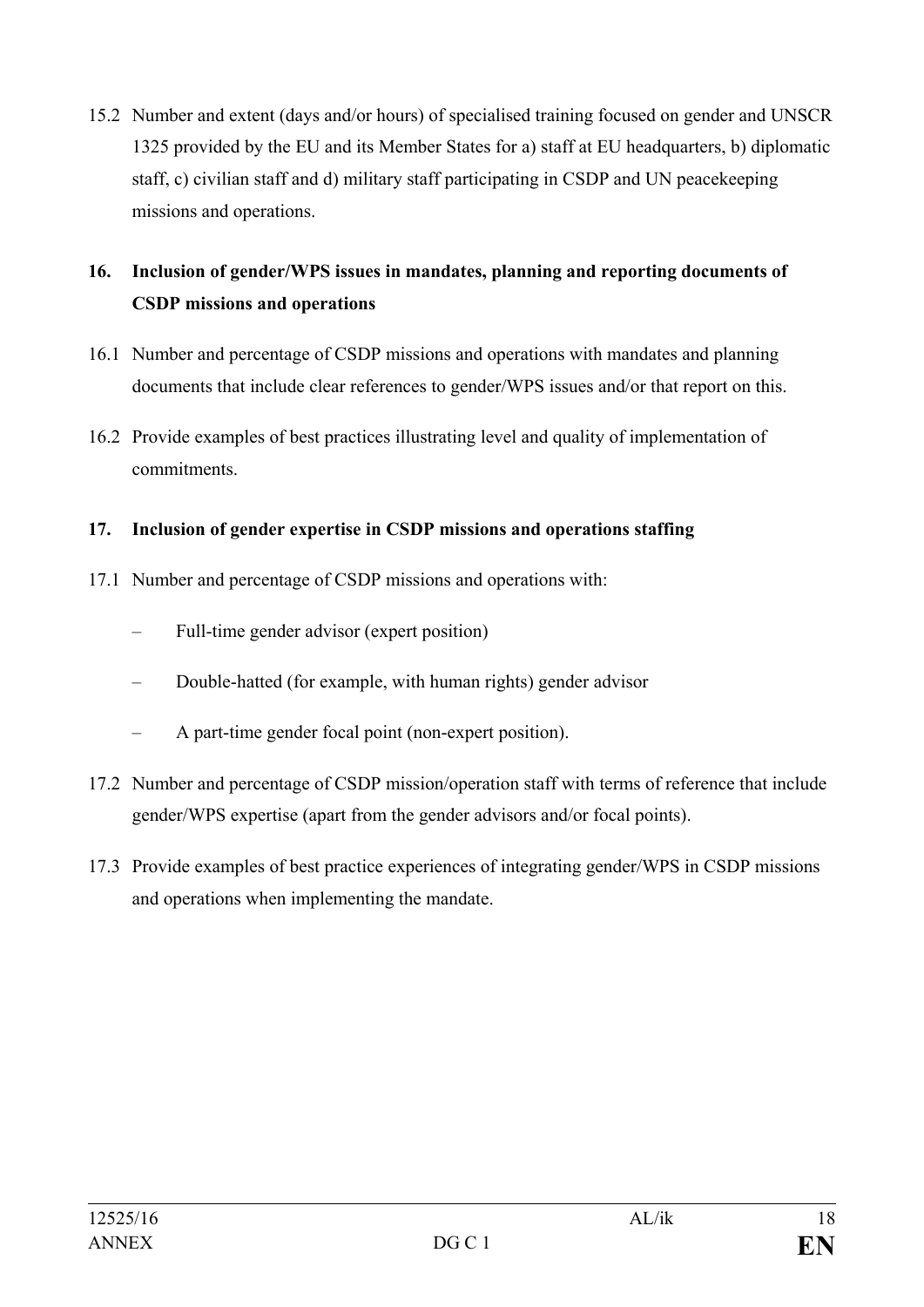# **18. Cases of sexual harassment and gender-based discrimination, abuse or violence by CSDP staff investigated and acted upon**

18.1 Number and type of cases of sexual and gender-based violations by CSDP staff investigated and acted upon and type of follow-up actions, such as investigations and disciplinary and justice responses.

Please indicate if the harassment or abuse was against a CSDP staff member or externals.

- 18.2 Proportion of cases of sexual and gender-based violations out of all complaints against CSDP staff investigated and acted upon.
- 18.3 Number of victims of sexual and gender-based violations by CSDP staff who received some form of assistance, remedy or reparation (psychosocial support, compensation etc.).

Please indicate the type of assistance, remedy or reparation provided.

- 18.4 Number of training sessions on conduct and discipline that include issues related to sexual abuse and exploitation, provided by the EU and its Member States for a) diplomatic staff, b) civilian and c) military staff participating in CSDP missions and operations.
- 18.5 Total number of participants and disaggregation by sex in the above training sessions.

## **E. International protection**

- **19. Support of the EU and its Member States to peace building and peace keeping activities addressing the issue of sexual and gender-based violence in conflict and post-conflict situations**
- 19.1 Number, type and target group of the EU's and its Member States' peace building activities and peace keeping – i.e. project/programme, policy, dialogue, CSDP mission or operation – addressing awareness and prevention of sexual and gender-based violence in conflict and post-conflict situations.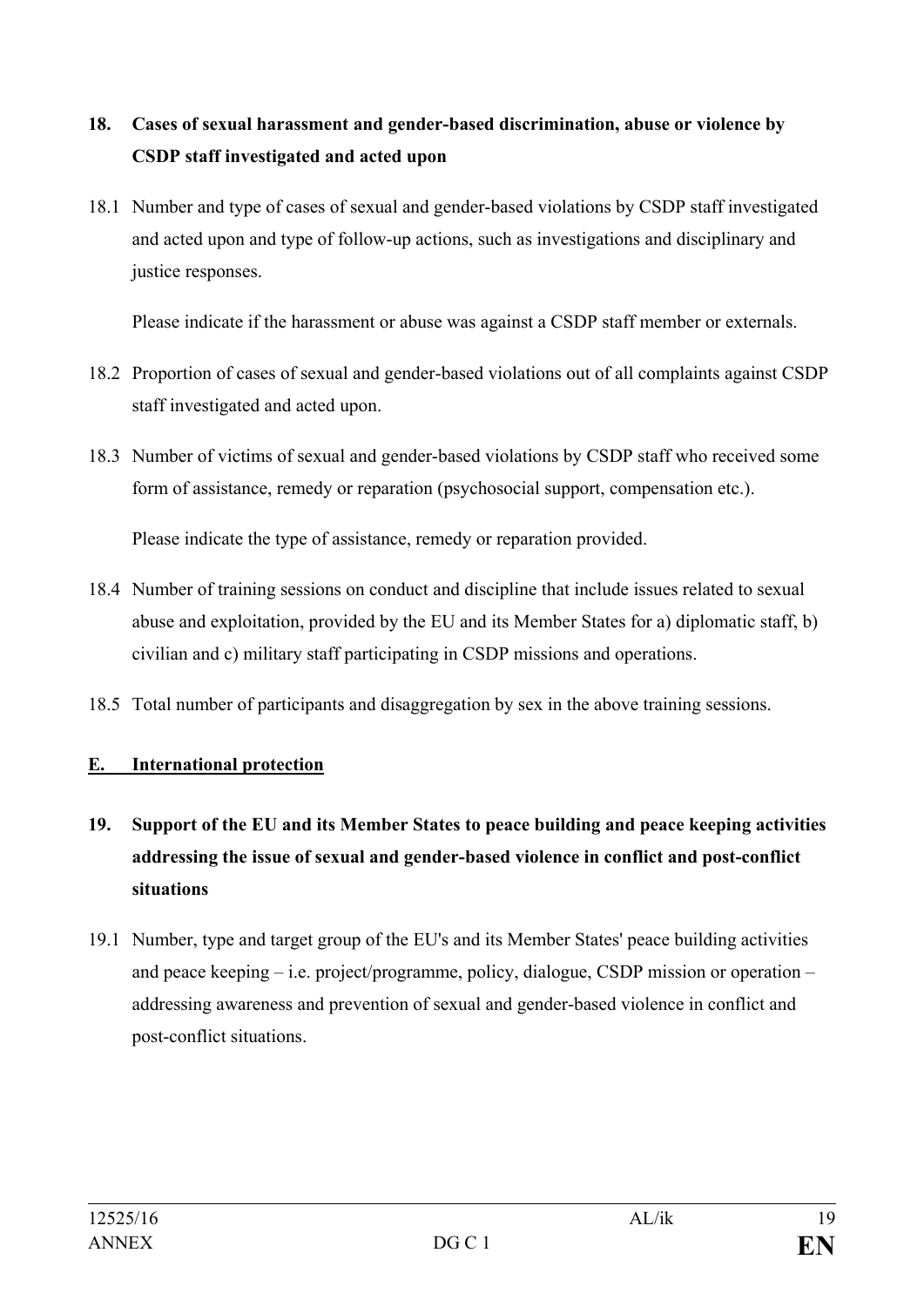- 19.2 Number of the EU's and its Member States' activities as defined above addressing protection of rights and justice responses to sexual and gender-based violence in conflict and post-conflict situations affecting women, girls, men and boys. Please indicate the extent of the response (case reported, referred to other instances, investigated, legally resolved etc.).
- 19.3 Number and type of the EU's and its Member States' actions addressing sexual violence in conflict and post-conflict situations that were implemented with civil society partners, notably women's groups and grassroots organisations.

#### **20. Protection of female asylum seekers in the EU**

- 20.1 Number, proportion and country of origin of female and male asylum seekers who have obtained the status of refugee, or benefit from subsidiary protection in the EU.
- 20.2 Provide examples and best practices, including lessons and challenges, of EU and its Member States policies and experiences of protection measures and how they affect / benefit women and men, and boys and girls refugees or asylum seekers from countries affected by armed conflict.

#### **21. Gender-sensitive policies countering violent extremism**

- 21.1 Amount and proportion of the EU's and its Member States' security and justice institutions' annual budget allocated to producing research on the topic of CVE and gender, including on drivers and deterrents.
- 21.2 Amount and proportion of the EU's and its Member States' Statistical Offices' annual budget allocated to producing gender-sensitive CVE-related statistics, including on drivers and deterrents.
- 21.3 Amount and proportion of the EU's and its Member States total annual budget allocated to prevent violent extremism in partner countries that targets gender as a principal or significant objective.